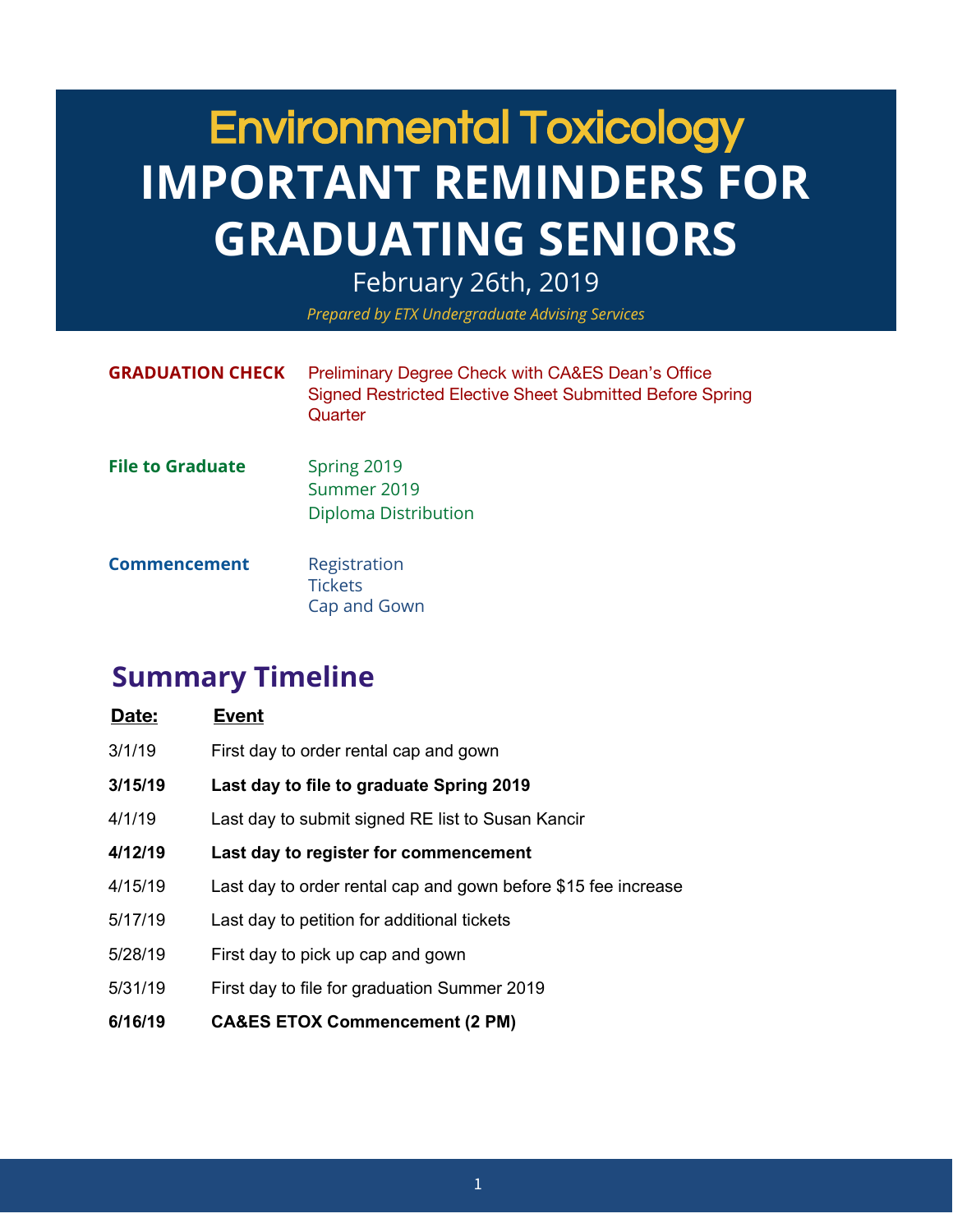# **GRADUATION CHECK**

#### **Preliminary Degree Check with the CAES Deans Office**

**Deans Office Advising (150 Mrak Hall)**

**Drop-in Hours: MTRF** 9 a.m.-12 p.m, **MTWRF** 1:30 p.m.-4 p.m.

Appointments can be made as well.

<https://caes.ucdavis.edu/students/advising>

You must submit a Preliminary Degree Check form to the CA&ES Dean's office (150 Mrak Hall) in person. This is a detailed review of your GE, college, and university requirements.

If you enrolled to UCD prior to 2011, use the form *Preliminary Degree Check*. Students enrolled after 2011, use the form *Preliminary Degree Check for GE 3*. Only the top portion needs to be filled out by the student.

**FORM HERE:** <https://caes.ucdavis.edu/students/advising/academic-planning/forms>

#### **ETOX Major Completion Certification: RE List**

You **MUST submit a Signed Restricted Electives List Submitted Before Spring Quarter** so that the department can confirm completion of your preparatory and major course work. *This is necessary for graduation.* If you have not yet, please see your faculty advisor and get a signature showing approval of your Restricted Electives list on the major checklist:

#### **FORM HERE:**

[http://etox.ucdavis.edu/files/9315/5112/5521/ETX\\_Requirements\\_Checklist\\_2012-14\\_-\\_NEW.p](http://etox.ucdavis.edu/files/9315/5112/5521/ETX_Requirements_Checklist_2012-14_-_NEW.pdf) [df](http://etox.ucdavis.edu/files/9315/5112/5521/ETX_Requirements_Checklist_2012-14_-_NEW.pdf)

This list should include restricted electives that you plan to take before graduating but have not taken yet. You should have received an email reminding you of who your faculty advisor is earlier this year. If you have not, please let us know.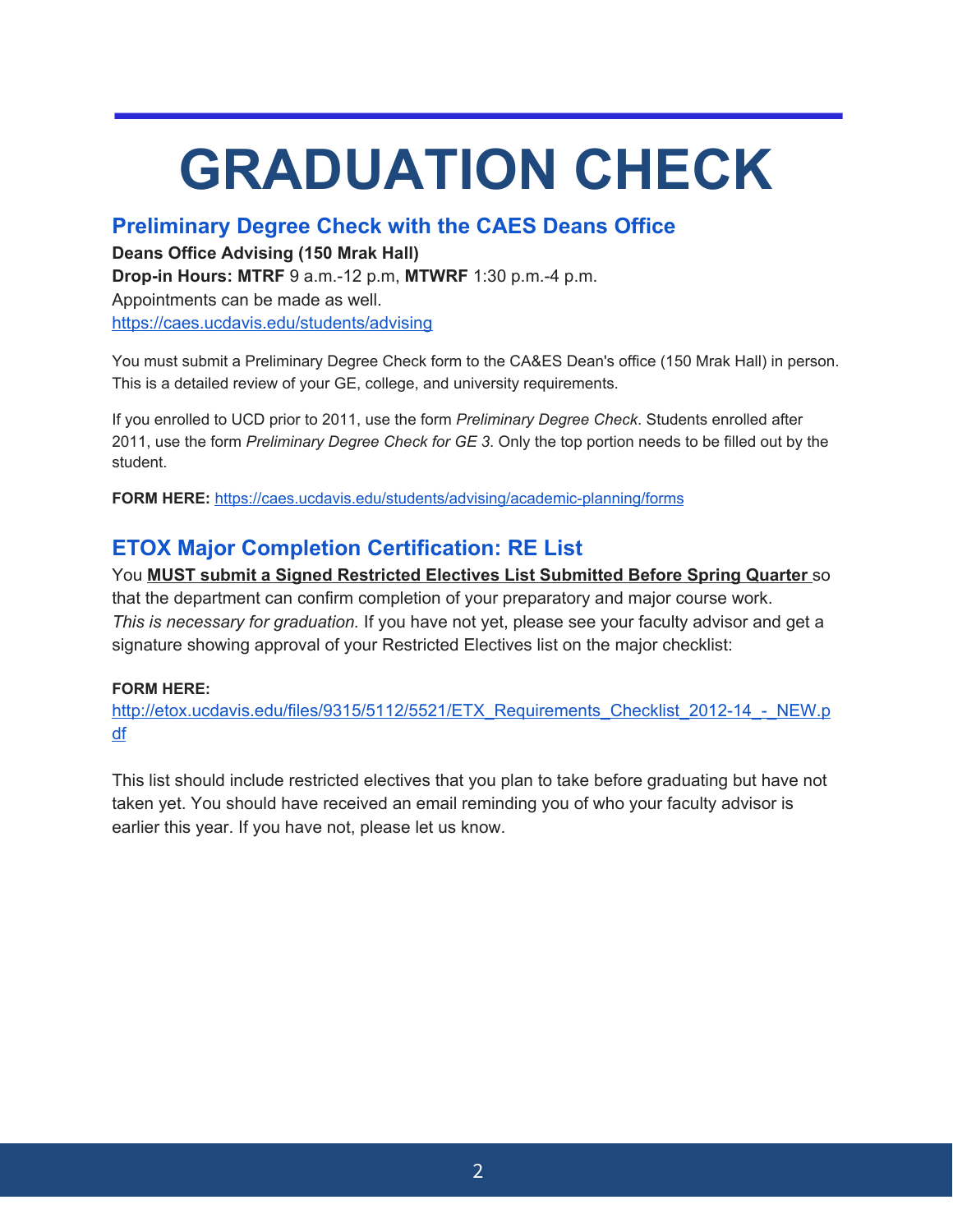## **FILE TO GRADUATE**

FILE HERE: <https://registrar3.ucdavis.edu/graduation>

#### **Spring 2019**

The last day to file to graduate is **Friday, March 15, 2019.** *Late applications for graduation are not accepted.* Graduation Cancellation Deadline: **7/11/2019**

#### **Summer 2019**

Graduation Filing Period: 5/31-7/26/2019 Graduation Cancellation Deadline: 9/13/2019

#### **Diploma Distribution**

#### **Spring Diploma Distribution: Late October 2019 Summer Diploma Distribution: Late December 2019**

You will be asked to provide an address where your diploma to be mailed to when filing to graduate.

Internationally mailed diplomas are frequently lost in the mail and international students are recommended to have their diplomas shipped to a friend or relative in the United States. If you choose to pick it up rather than shipped, you will need to contact the Office of the University Registrar at (530) 752-3639.

*Additional Information can be found here: <https://registrar.ucdavis.edu/registration/leave/graduate>*